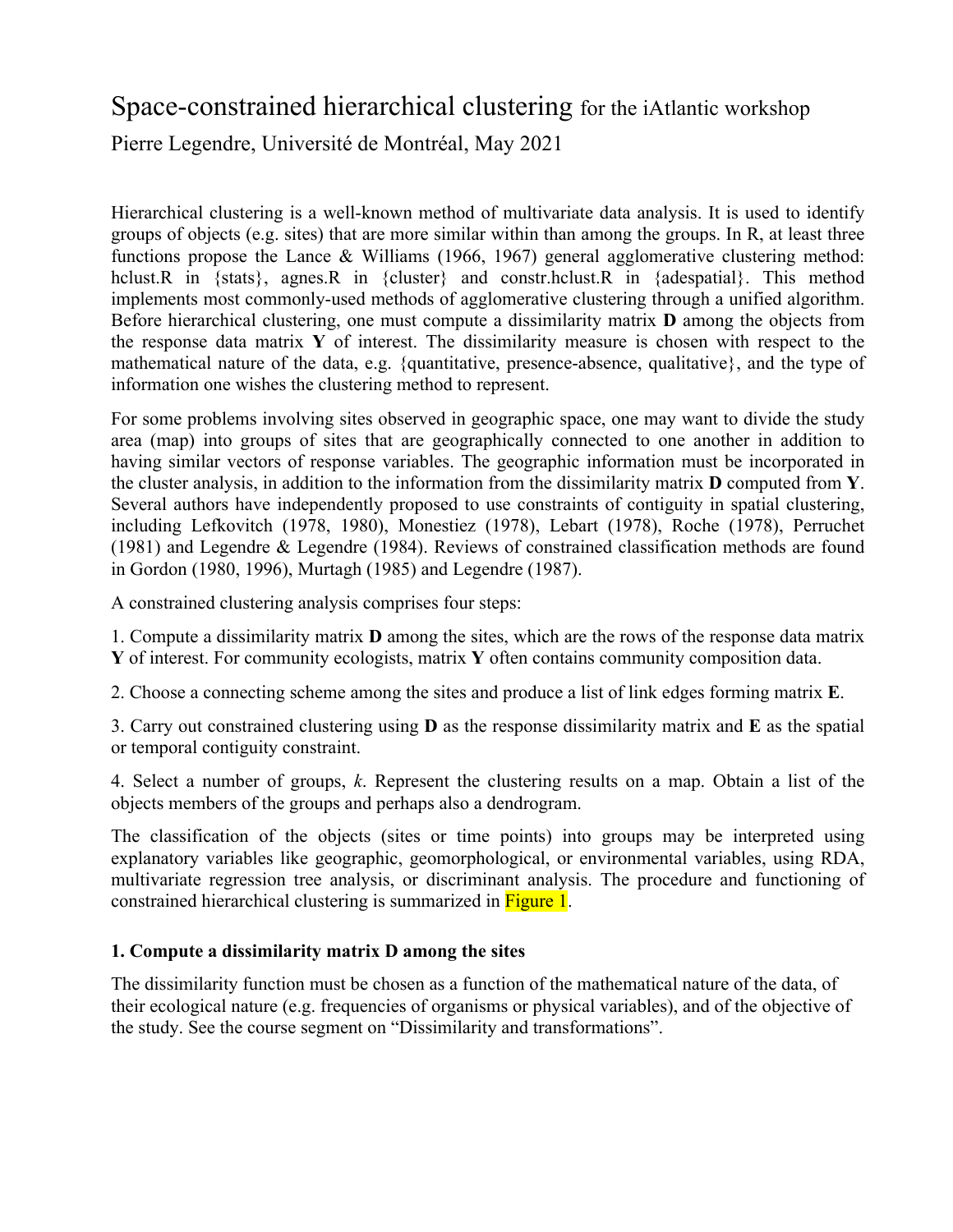### **2. Prepare the matrix of edges E**

In graph theory, an *edge* is a line connecting two points in a graph. Points are also called vertices or nodes. An edge may also be called a link or a line, although the word *link* may be restricted to designate an edge that has distinct end vertices. Traditionally, a set of edges is called *E*. In undirected graphs, an edge is described by an unordered pair of points; edges don't have directions in this type of graph.

The simplest way to build a matrix of edges **E**, for small data sets (say, up to 50 points), is to write it by hand in a text editor or a spreadsheet.

• Write a data frame with two columns in which each row represents an edge of the connexion diagram (see example below).

• In the list of edges, the points are represented by numerals corresponding to the positions of these points in data matrix **Y**. Examples: the first site in matrix **Y** is called *1* in data frame **E**, whatever its real identifying label, and the  $25<sup>th</sup>$  site in the list is called 25. Do not use site labels, e.g. {"SiteA", "SiteB", "SiteC"}, to describe edges unless the site labels are the same as the site positions in **Y**. The site numerals used in edge matrix **E** must follow the order of the objects in matrix **Y**.

• An edge is represented by two numbers, for example 3 and 15. The order of these numerals in the first or second column does not matter. It is also useless to repeat the edges, placing the numerals in the inverse order, for example [3 8] followed by [8 3].

As an example, the following edge matrix **E** represents the Delaunay triangulation in Figure 1c:

| to             |
|----------------|
| $\overline{c}$ |
| 3              |
| 4              |
| 3              |
| 5              |
| 9              |
| 4              |
| 5              |
| 6              |
| 6              |
| 7              |
| 6              |
| 8              |
| 9              |
| 7              |
| 8              |
| 8              |
| 9              |
| 9              |
|                |

Note that the order of the objects in data file **Y**, shown in Figure 1a, has to correspond to the object numbers in **E**, for the software to interpret correctly the relationships between the list of objects in **Y** and the edges in **E**. However, edges may be listed in any order in matrix **E**. In this example, the object labels (1 to 9) are also the object input order. The object labels could be different, e.g. "Site.z", "Site.p", "Site.x", etc.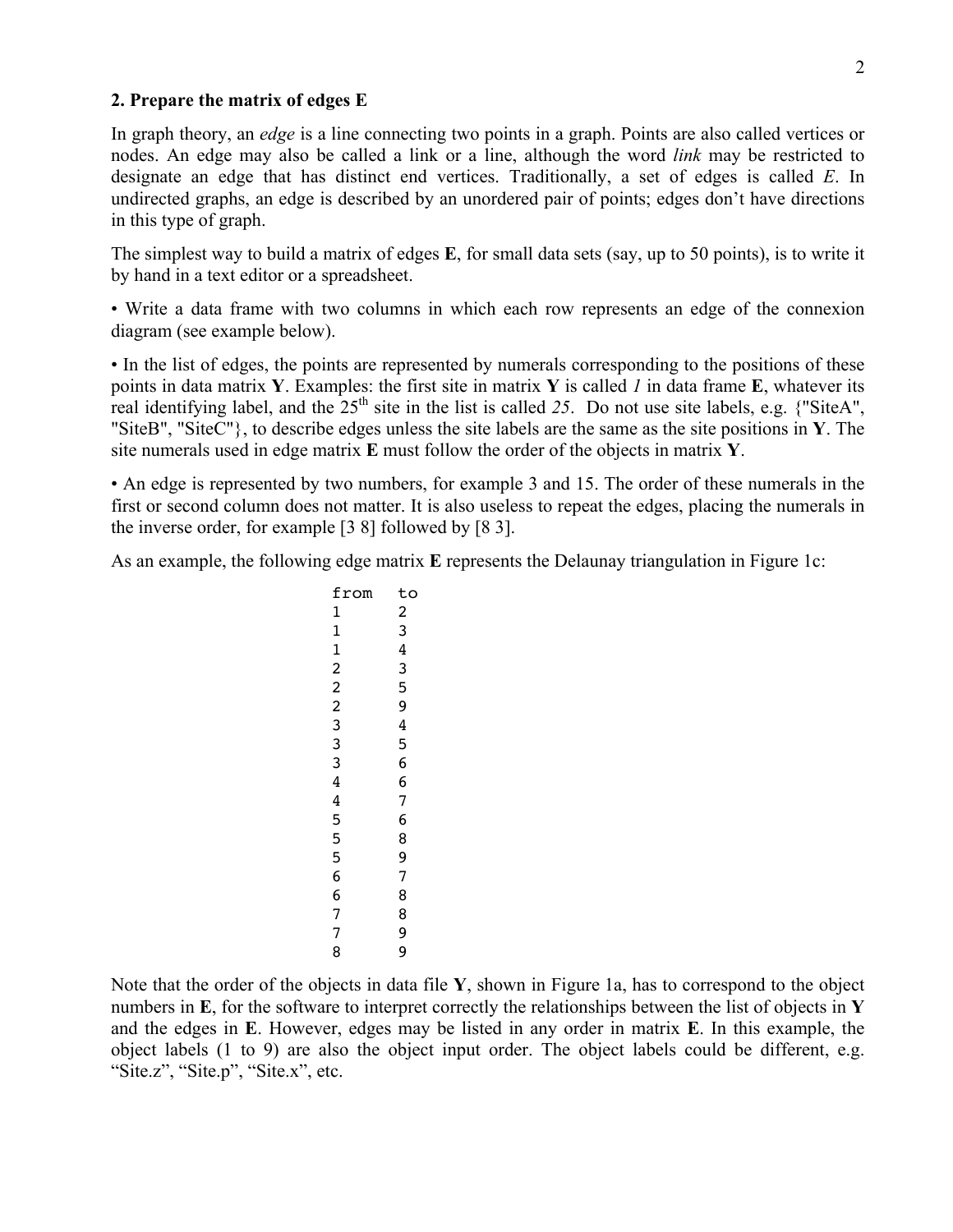Another example of a data frame representing a matrix **E** is provided in folder "Chesapeake-Data" of the Chesapeake Bay exercises of this course. The file is called E50.

It is not necessary to include *rownames* in that file; although they were added for elegance in matrix E50. For column names, "from" and "to" are traditionally used to make the file understandable by other researchers, but any column names may be used, or none at all; they are not read or used by the function.

For larger data sets, containing sites at random positions or forming regular grids, Dray (2020) wrote an extensive tutorial, which clearly explains how to proceed to generate matrix **E** for regular grids of points, or for irregularly placed sites on geographic surfaces. See section 2 of the tutorial, "Building spatial neighbourhood". To access the tutorial, type

library(adespatial) vignette("tutorial", "adespatial")

and export the tutorial to a pdf file. In the tutorial, the neighbourhood data frames **E** are generated by specialized functions of the {spdep} package.

In the case of a spatial transect or a time series, one does not have to create matrix **E** explicitly. If the software allows it (this is the case with function constr.hclust.R), this task will be done by the constrained clustering software, which will assume that the sites along the transect, or the observations along the time series, are listed in **Y** according to their positions in the sequence.

## **3. Carry out constrained clustering analysis**

The constrained clustering algorithm described in Figure 1 is implemented in the R function constr.hclust.R of {adepsatial}. This algorithm was originally developed by computer scientist Alain Vaudor at Université de Montréal for the fish postglacial dispersal study published by Legendre & Legendre (1984). The original algorithm (called BioGeo) only implemented hierarchical agglomerative proportional-link linkage clustering with constraint of spatial contiguity. On output, the agglomerative clustering steps were represented in the form of maps. The algorithm was generalized to the Lance & Williams algorithm in Legendre & Legendre  $(2012, \text{ section } 13.3.2)$ . From 2011 to 2020, this algorithm was implemented in successive function versions, called const.clust.R (in R language) by P. Legendre and constr.hclust.R (with functions for intensive calculation coded in C) by G. Guénard. The procedure is described in Guénard & Legendre (2021). The algorithm is described in the extended caption of Figure 1 of the present paper.

The constr.hclust.R function produces an output object with classes "constr.hclust" and "hclust". This output object can readily be used by function plot.hclust of {stats} to produce a dendrogram. The resulting dendrogram is likely to present reversals, i.e. instances where the fusion distance at a clustering step is lower than that of the previous step. Reversals produce dendrograms that are not *monotonic*, or fully nested. Reversals may also be produced in ordinary hierarchical cluster analysis. Their generation is explained in Legendre & Legendre  $(2012, \text{ section } 8.6)$ . – For constrained clustering, Ferligoj & Batagelj (1982) showed that the introduction of relational constraints, e.g. spatial contiguity, in the clustering algorithm may produce reversals with any of the hierarchical clustering methods included in the Lance & Williams algorithm, except complete linkage.

Constrained clustering can also be applied to time series of univariate or multivariate data. An example is shown in the "Practical in R, Chesapeake Bay data", section 4.2.2.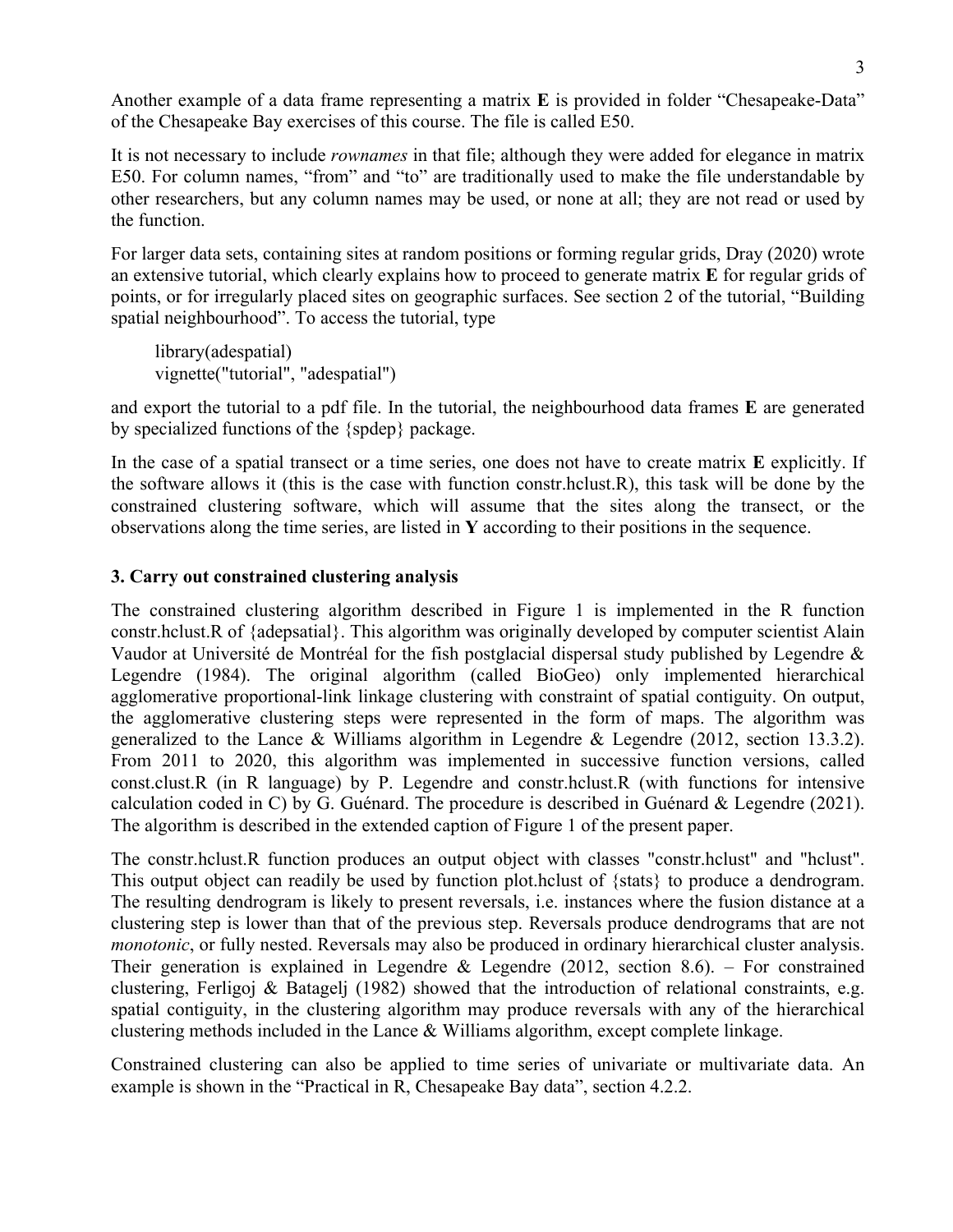## **4. An example of spatially-constrained clustering**

A simple artificial example presented in the Guénard & Legendre (2012) paper will be used to illustrate the calculation of spatially constrained clustering. The data, illustrated in  $\frac{Figure 2}{2}$ , are the following:

```
# For simplicity of the example, matrix Y only contains one response variable
var = c(1.5, 0.2, 5.1, 3.0, 2.1, 1.4)ex.Y = data.frame(var)# Site coordinates, matrix xy
x.\cos = c(-1, -2, -0.5, 0.5, 2, 1)y.\text{co} = c(-2, -1, 0, 0, 1, 2)ex.xy = data.frame(x.co0, y.co0)# Matrix of connecting edges E
from = c(1, 1, 2, 3, 4, 3, 4)to = c(2,3,3,4,5,6,6)ex.E = data.frame(from, to)
```
Note how some possible adjacency edges, i.e. those between sites  $(1, 4)$ ,  $(1, 5)$ ,  $(2, 6)$  and  $(5, 6)$ , were not incorporated in the matrix of edges **E** because these edges cross land masses. The list of edges can be customized in order to adapt it to the analysis to particularities of the landscape or to particular ecological hypotheses to be tested. Here the objective was to group aquatic sites on the basis of some underwater characteristic, like sediment characteristics or faunal composition.

# Carry out constrained clustering analysis –

```
library(adespatial)
```

```
cclust.out <-
constr.hclust(
    dist(ex.Y), \# Response dissimilarity matrix
    method="ward.D2", \# Clustering method<sup>1</sup>
    links=ex.E, # File of link edges (constraint) E
    coords=ex.xy) # File of geographic coordinates
```
# Plot the results for 2 to 5 spatially-constrained clusters ( $Figure 3$ )

```
par(mfrow=c(1,2))plot(cclust.out,k=2,links=TRUE,xlab="X (km)",ylab="Y (km)",cex=1.5)
plot(cclust.out,k=3,links=TRUE,xlab="X (km)",ylab="Y (km)",cex=1.5)
par(mfrow=c(1,2))plot(ccluster.out, k=4, links=TRUE, xlabel" X (km)", ylabel" Y (km)", cex=1.5)plot(cclust.out,k=5,links=TRUE,xlab="X (km)",ylab="Y (km)",cex=1.5)
```
<sup>&</sup>lt;sup>1</sup> Ward's minimum variance method selected here (method="ward.D2") is a general-purpose clustering method optimizing Ward's least-squares criterion. Method "ward.D2" (default value in constr.hclust.R) implements the Ward clustering criterion, whereas method "ward.D" does not (Murtagh and Legendre, 2014). See also the documentation file of {stats} function hclust.R.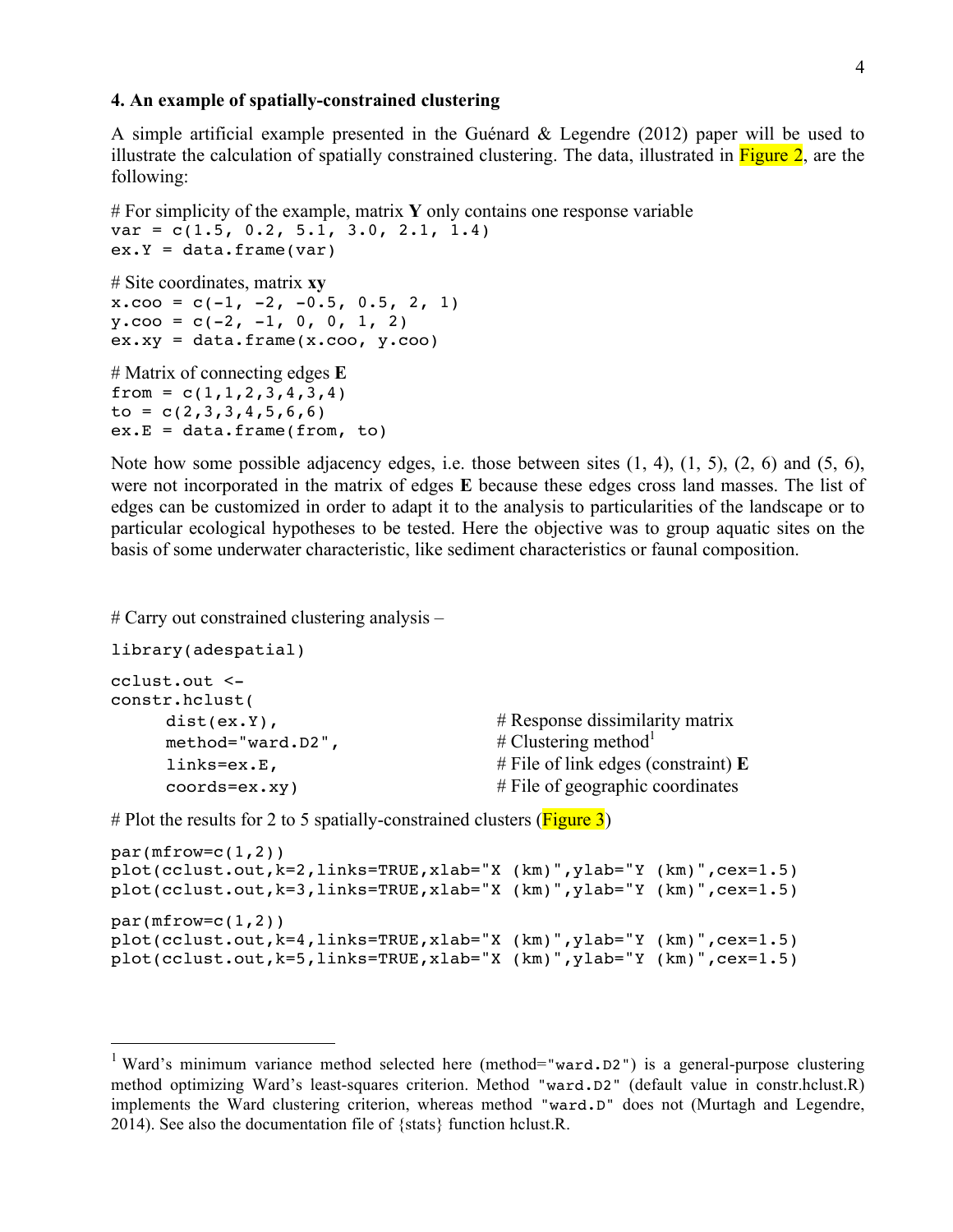# Produce numeric vectors describing the partition of the sites into k groups

```
(k2.qrows = as.numeric(cutree(cclust.out, k=2)) )# [1] 1 1 2 2 2 2
( k3.groups = as.numeric(cutree(cclust.out, k=3)) )
# [1] 1 1 2 3 3 3
(k4.qroups = as.numeric(cutree(cclust.out, k=4)) )# [1] 1 1 2 3 3 4
(k5.grows = as.name(cutree(cclust.out, k=5)) )# [1] 1 2 3 4 4 5
```
# Unconstrained clustering solution

```
hclust.out = hclust(dist(ex.Y), method="ward.D2")
```
# Produce dendrograms for the constrained (left) and unconstrained (right) solutions ( $Figure 4$ )

```
par(mfrow=c(1,2))stats:::plot.hclust(cclust.out, hang=-1)
plot(hclust.out, hang=-1)
```
The two dendrograms are very different yet they are both mathematically correct. The constrained clustering solution (left) describes a geographic partition of the map into groups of contiguous points that are fairly similar in the values of the variable in file ex.Y. The unconstrained solution (right) simply partitioned the points according to the values of the variable, without attempt to take geography into account.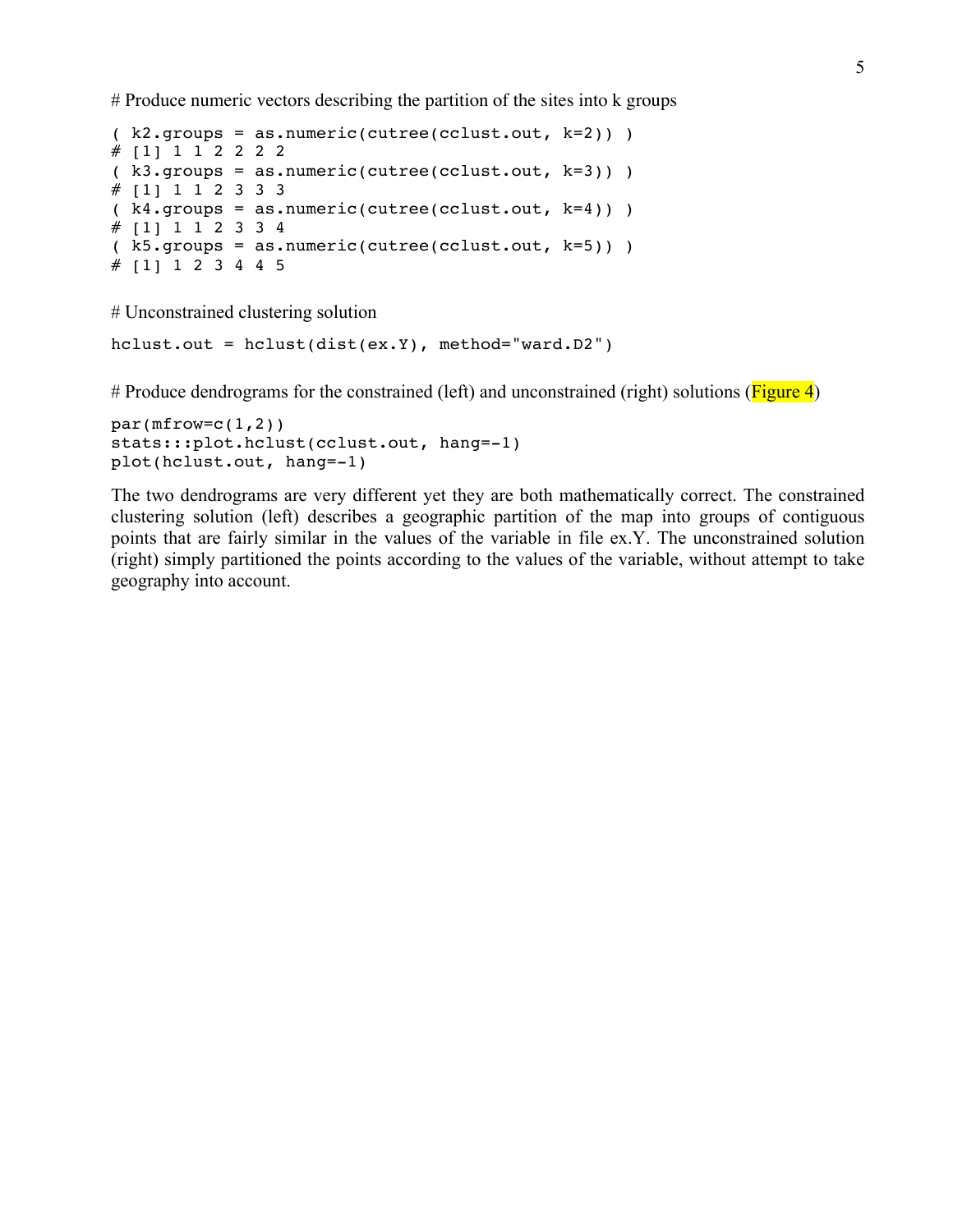

**Figure 1** – Summary of the spatially-constrained clustering procedure. It is applicable to any clustering method compatible with the Lance & Williams agglomerative clustering algorithm.

• Arrow from (a) to (b) – The data matrix **Y** (data file in panel a) is used to compute a dissimilarity matrix. Here the site-by-site resemblance is expressed by a similarity matrix **S**, where  $s_{ij} = 1 - d_{ij}$ ; the reason is explained below.

• Arrow from (c) to (d) – The graph edges of the Delaunay triangulation (c) are written to matrix **E** (shown in section 2 of the main text), which is used to generate the contiguity matrix (d).

• Matrix(e) = Matrix(b) \* Matrix(d), where "\*" designates the Hadamard product, or cell-by-cell product, of two matrices. Similarities are used in (b) instead of dissimilarities in order to make the Hadamard product create zeros in (e) for pairs of unconnected sites; these sites are not connected by an edge in (c) and have contiguity of 0 in (d). Zeros in (e) mean "not connected" and "do not cluster". The use of similarities in (b) and (e) avoids the confusion with a value  $d_{ij}$  of zero, which could be a legitimate value. Grey squares in (e) designate the connected pairs of points in graph (c).

• Vector  $(f)$  – Objects are labelled 1 to 9 in this example. At the start of the clustering process, each object is labelled as a separate group in vector (f).

• Constrained clustering – Among the grey squares in (e), the one showing the highest similarity determines the next fusion of objects or groups. The group membership vector (f) is then updated by attributing the same identifier to the two objects or groups that have clustered.

• Matrices (b) and (d) are also updated to account for that fusion. In (b), cell fusions are computed following the Lance & Williams general agglomerative formula. In (d), the contiguities are updated by the rule that any point that was connected to one of the two points that have clustered is now connected to the new row and column representing the new cluster of points.

• Matrix (e) is recomputed, ready for the next fusion of objects or groups.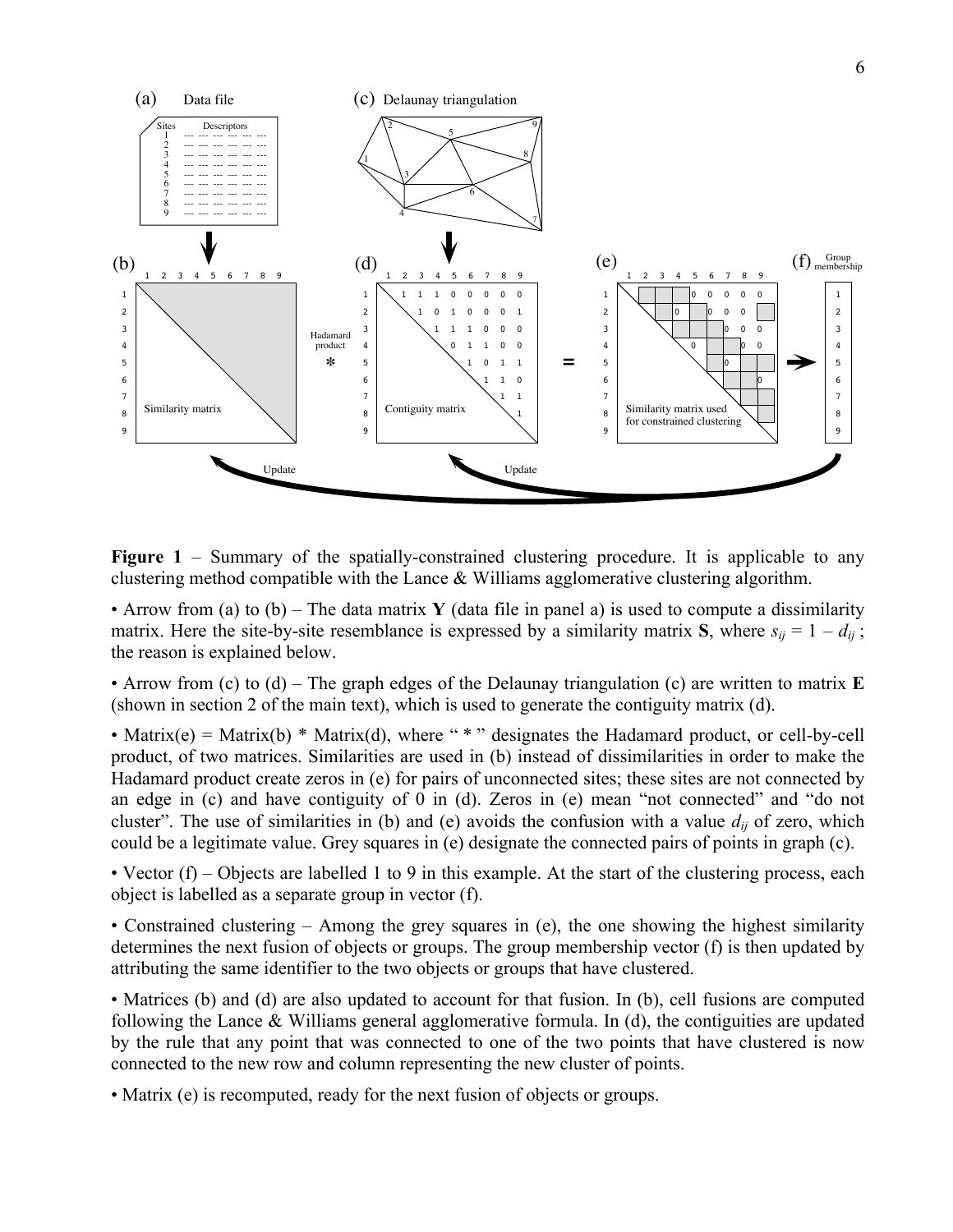

**Figure 2** – Artificial example of Guénard & Legendre (2021, Figure 2) illustrating spatiallyconstrained clustering. The grey areas represent unsuitable habitats, like land masses in a study of aquatic ecosystems, or the converse, water masses in a study of the dispersion of terrestrial grounddwelling (i.e. non-flying) organisms.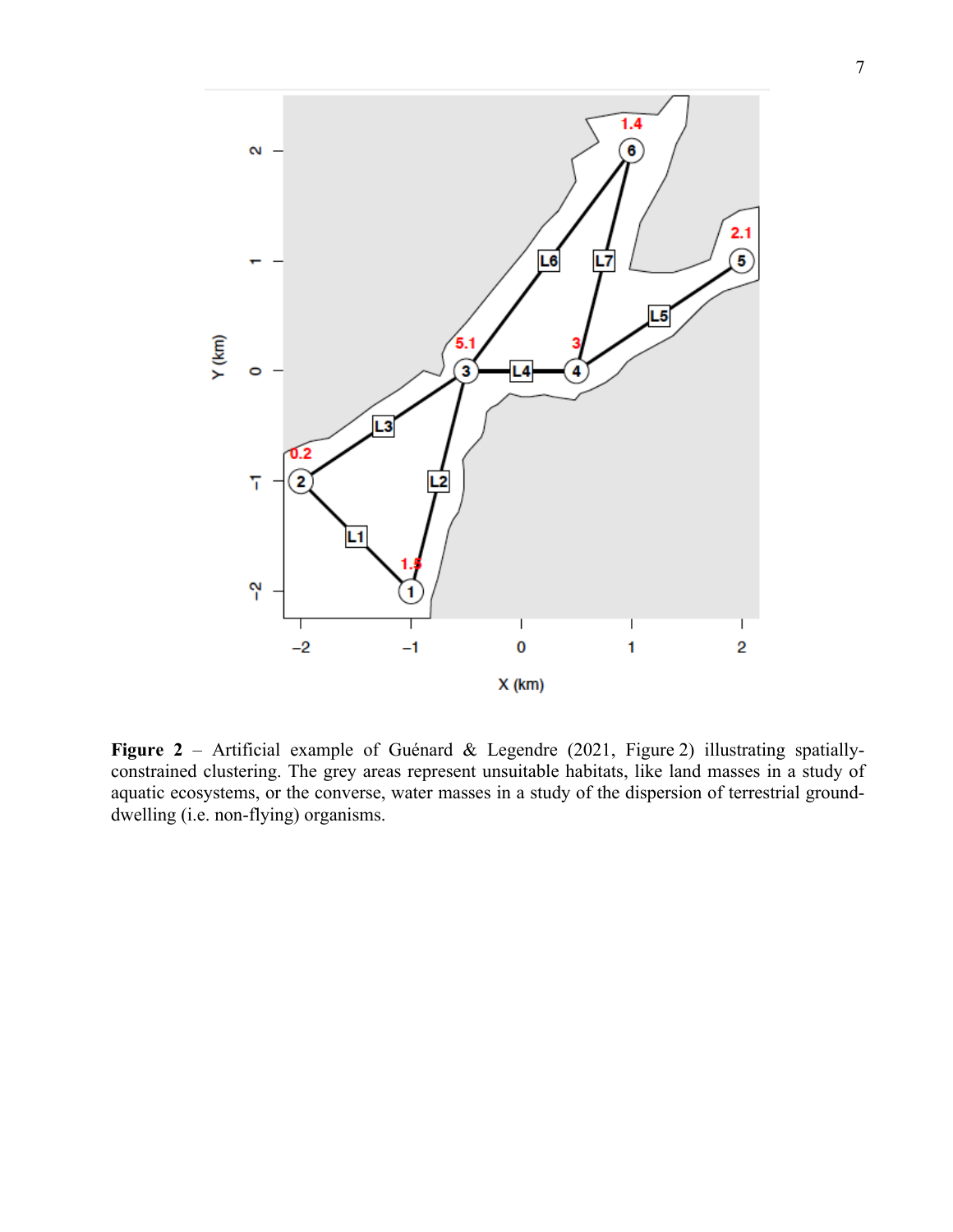

**Figure 3** –Constrained clustering maps for the artificial example of Guénard & Legendre (2021). Top: k=2 and k=3 groups. Bottom: k=4 and k=5 groups. Colours may sometimes look fairly similar.



**Figure 4** – Dendrograms for the constrained (left) and unconstrained (right) solutions.